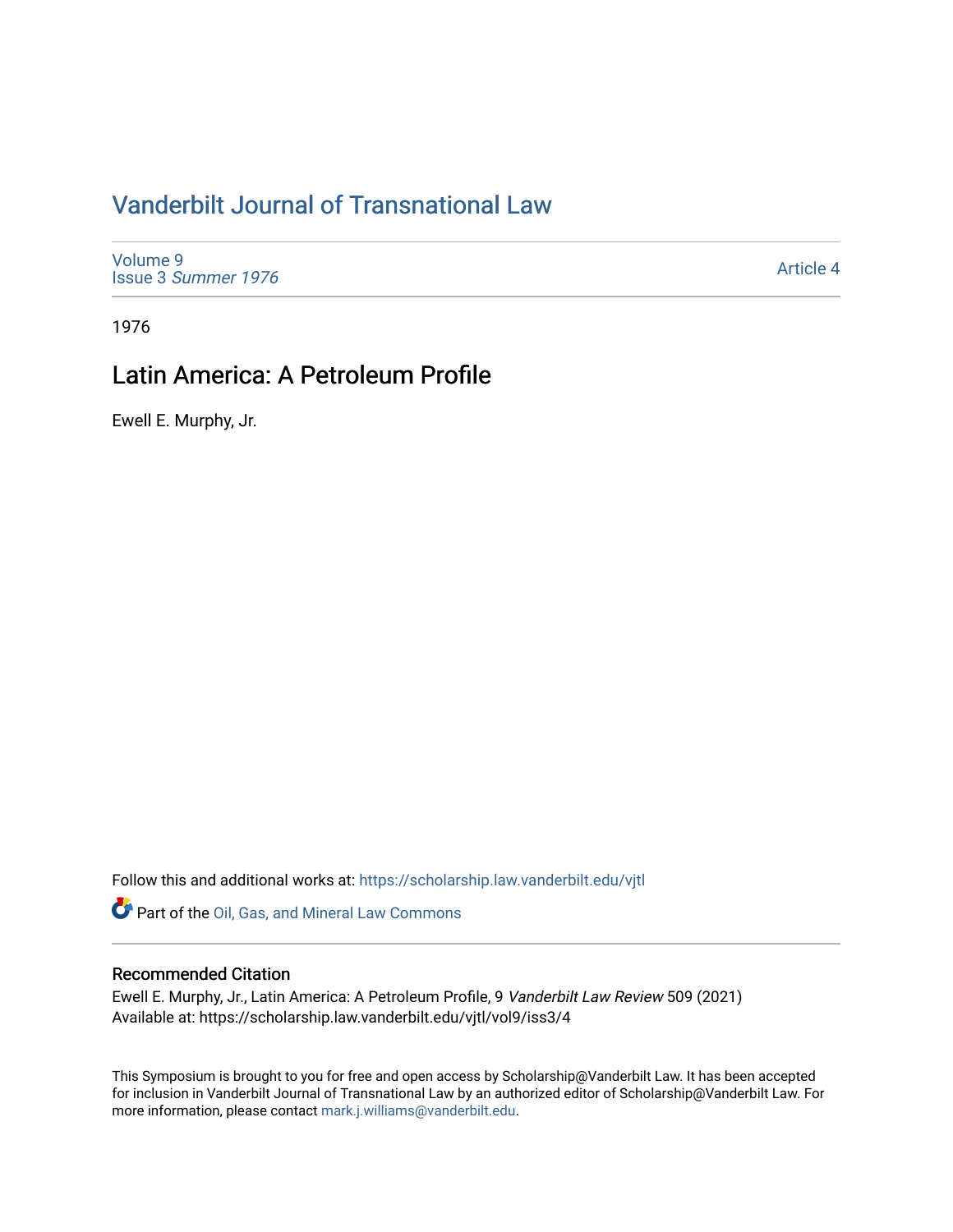#### **LATIN AMERICA:' A PETROLEUM PROFILE\***

*Ewell E. Murphy, Jr.\*\**

#### EXPLORATION/DEVELOPMENT REGIME<sup>2</sup>

*1. Argentina. -Mixed.* Under present legislation (Hydrocarbons Law **17,319** of June **23, 1967)** specified geographical areas are reserved to state enterprises and the remainder of the country is, in principle, open to private enterprise under a system of exploration permits and exploitation concessions. No permits or concessions have been granted to private enterprise for some time, however. There are pending legislative amendments which would reestablish the monopoly of Y.P.F. over all phases of the oil industry but permit private enterprise to operate under work or service contracts with Y.P.F.

2. *Belize.-Private* enterprise, based on licenses for oil prospecting and exploration and leases for oil mining. Petroleum (Production) Ordinance No. **17** of **1937,** as codified in Chapter **126,** Laws of British Honduras, Revised Edition **1958;** Oil Mining Regulations (Statutory Instrument No. **56)** of 1949, as amended **by** Statutory Instruments Nos. **59** of **1952, 83** of **1952, 5** of **1958, 6** of **1959, 38** of 1964, and **29** of **1965.**

**1.** As a political entity "Latin America" exists largely in the eye of the beholder; as a geographical expression it is something of a movable feast. For purposes of this schedule "Latin America" means the continental areas south of the Rio Grande, whether self-governing or not; the independent Caribbean islands of Spanish heritage; and, because of their proximity to the Venezuelan mainland, the Netherlands Antilles and Trinidad and Tobago.

2. The compiler acknowledges with gratitude the advice of the following colleagues in formulating these statutory synopses: Dr. Jorge Tristán Bosch and Dr. Sergio Le Pera, Buenos Aires; Pedro **A.** Cho, Esq., Belmopan; Dr. Eduardo Quintanilla, La Paz; Dr. Le6 de Affonseca, Rio de Janeiro; Dr. Enrique Puga **C.,** Santiago; Dr. Alberto Preciado Peña, Bogotá; Lic. Rodrigo Odio G., San José; Dr. L. Emmanuel Ramos Messina, Santo Domingo; Dr. Ricardo Crespo, Quito; Dr. Rene Salomon Portillo, San Salvador; Me. Bernard Sime6n, Paris; Dr. Carlos Fernandez Cordova, Guatemala City; Me. Jean-Claude N. Léger, Port-au-Prince; Lic. James **E.** Ritch, Jr., Mexico City; Mrs. Anne **C.** van der **Vlis,** Willemstad; Dr. Vicente Navas **A.,** Managua; Dr. Eloy Benedetti, Panama City; Dr. Sigfrido V. Gross Brown, Asunción; James Morgan, Esq., Port-of-Spain; Dr. Carlos M. Freira, Montevideo; and Dr. Thomas L. Hughes, Caracas.

**<sup>\*</sup>** Copyright **1976 by** Ewell **E.** Murphy, Jr.

**<sup>\*\*</sup>** Member of the Houston Bar. B.A., 1946, LL.B., 1948, University of Texas; **D.** Phil., **1951,** Oxford University.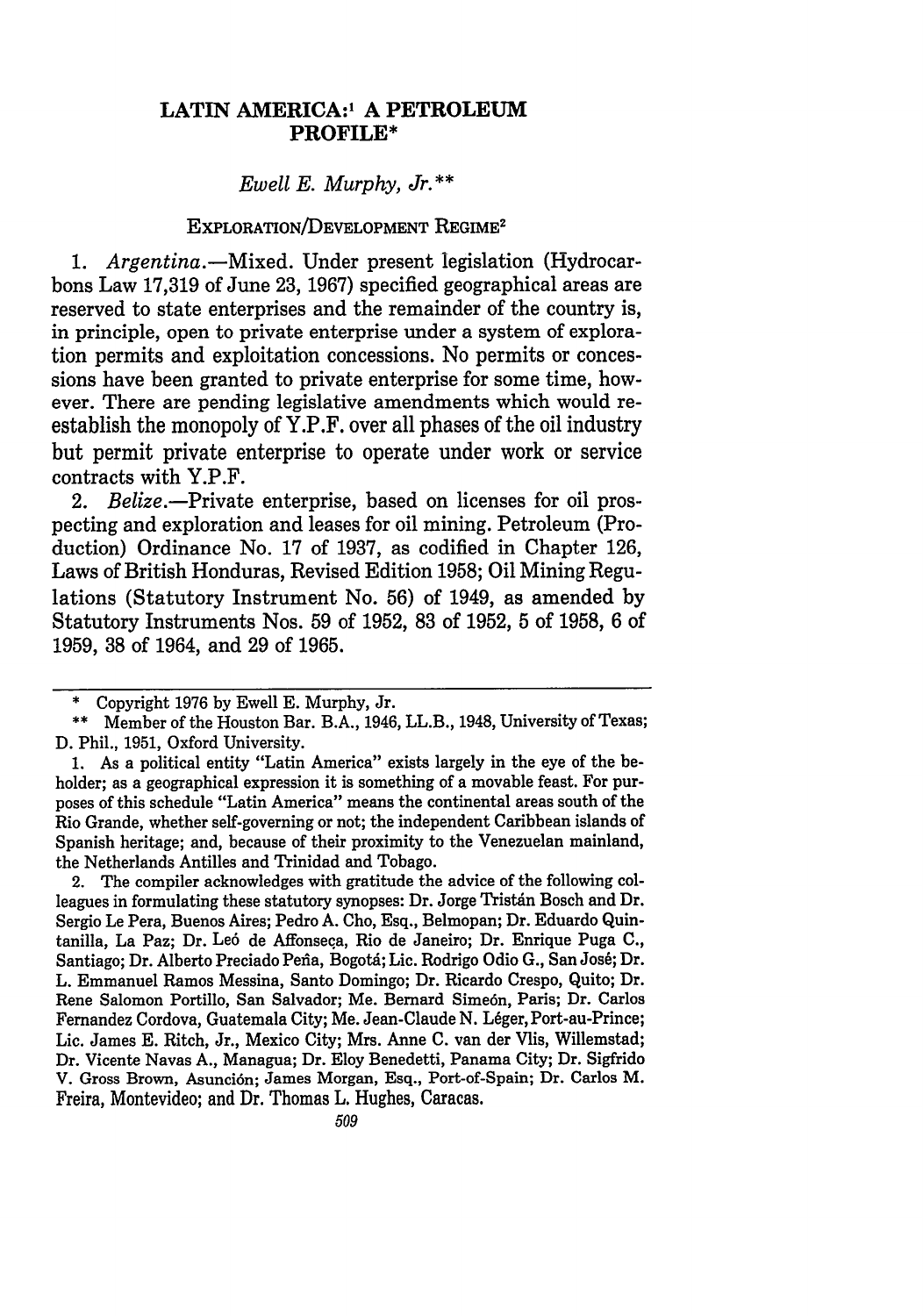3. Bolivia.—Mixed. Subject to outstanding interests acquired under previous legislation, the entire national territory of Bolivia is assigned to Y.P.F.B., which may conduct exploration and exploitation operations directly or through joint ventures or service contracts with private enterprise. Decree-Law 10170 of March 28, 1972, as regulated by Supreme Resolutions 167582 and 167583 of March 12, 1973. Correlative ANCOM legislation is contained in Supreme Decree 09798 of June 30, 1971.

*4. Brazil.-Mixed.* In principle exploration and development are a state monopoly (Federal Constitution, Amendment I, Section 169; Decree-Law 3236 of May 7, 1941), but foreign participation through all-risk service contracts has been offered in specified geographical areas *(The Oil and Gas Journal,* November 3, 1975, at 17, and January 19, 1976, at 36).

5. *Chile.-Mixed.* ENAP has a monopoly over exploration and all other oil operations. (Law 4281 of February 15, 1928; Mining Code of 1932, as amended by Law 488 of August 24, 1932) but is authorized to contract with private enterprise on behalf of the Chilean State for exploration and exploitation services on the basis of contracts whereby the contractor is paid in oil or oil derivatives (Decree-Law 1089 of July 9, 1975).

6. *Colombia.-Mixed.* Subject to outstanding interests acquired under previous legislation, the Ministry of Mines and Petroleum has authority to grant contracts of association to private enterprise for exploration and exploitation. Certain areas are reserved for exploration and exploitation by Ecopetrol, directly or through joint ventures or service contracts with private enterprise. (Decree 1056 of 1953; Law 10 of 1961; Decree 1348 of 1961.)

*7. Costa* Rica.-Private enterprise, based on concessions granted by the State, as owner of the subsoil rights in oil, pursuant to law or contract terms established by the Legislative Assembly. (Constitution of 1949; Mining Code of 1953.)

8. *Cuba.-State* monopoly in practice, although concessions are legally available to private enterprise. (Law of May 7, 1938, as amended by Law 653 of November 23, 1959; Law 866 of August 17, 1960.)

9. *Dominican Republic.-Private* enterprise, based on exploration and exploitation contracts granted by the state as owner of the mineral deposits. (1966 Constitution, article 103; Law 4532 of August **31,** 1956, as amended by Law 4833 of January 17, 1958.)

10. *Ecuador.-Mixed.* The state has a monopoly on exploration and exploitation which CEPE may exercise directly or through contracts of association or service contracts with, or equity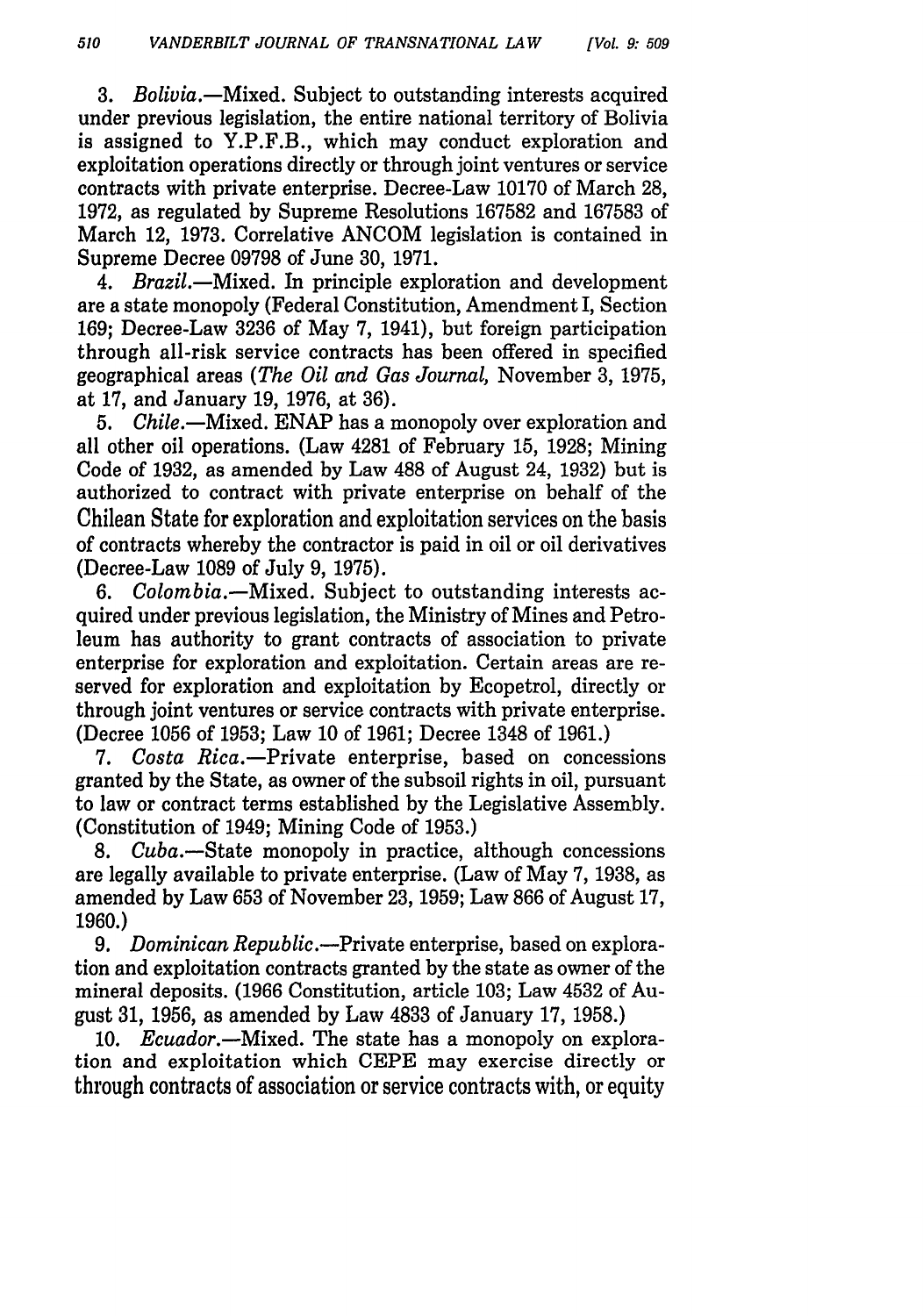positions in, private enterprise. (Decree 803 of August 6, 1974, recodifying the Hydrocarbons Law.)

11. *El Salvador.-Private* enterprise, based on exploration and exploitation concessions. Pending enactment of a new Petroleum Law such concessions are granted directly by the Government on the advice of the National Petroleum Commission. (1922 Mining Code; Decree 930 of January 29, 1953; Decree 106 of July 30, 1937; Decree 65 of October 4, 1940; Decree 2326 of February 20, 1957; Decree 583 of February 28, 1968; Decree of November 1, 1939.)

12. *French Guiana.-Private* enterprise, based on exploration permits, exploitation permits and exploitation concessions. (Decree 55-586 of May 20, 1955; Decree 56-1039 of October 5, 1956; 'Decree 62-1513 of November 27, 1962.)

13. *Guatemala.-Private* enterprise, formerly under concessions and presently under operating contracts based on the principle of production sharing. (Decree 345 of July 7, 1955; Decree 445 of October 27, 1955; Decree of March 8, 1973; Decree 96-75 of December 22, 1975; Acuerdo of February 23, 1976.)

14. Guyana.—Private enterprise, based on prospecting and exploration licenses and mining leases. (Petroleum (Production) Act Chapter 65:05; Petroleum (Prospecting and Winning) Regulations Chapter 65:05.)

15. *Haiti.-Private* enterprise, based on exploration and prospecting permits and hydrocarbon exploitation concessions. (Decree of October 10, 1974.)

16. *Honduras.-Private* enterprise, based on reconnaisance permits, exploration concessions and exploitation concessions. (Decree No. 4 of 1962; Decree 0021 of January 11, 1963.)

17. *Mexico.* - State monopoly. Pemex has the exclusive right to conduct all phases of the petroleum industry; it may contract for services but only on a cash basis and not on the basis of sharing the product or results of exploitation. (Law of November 29, 1958; Regulations of August 25, 1951).

18. *Netherlands Antilles. -Private* enterprise, based on exploration permits and exploration concessions. (Curacao Mining Law of 1909.) On May 29, 1973, legislation was introduced to establish a system of reconnaissance, exploration and exploitation licenses for oil operations in the territorial sea and continental shelf.

19. *Nicaragua.-Private* enterprise, based on reconnaissance permits, exploration concessions and exploitation concessions. (Constitution, art. 88; Law 316 of March 20, 1958; Decree 372 of December 2, 1958; Law of March 23, 1961; Law of November 18, 1968.)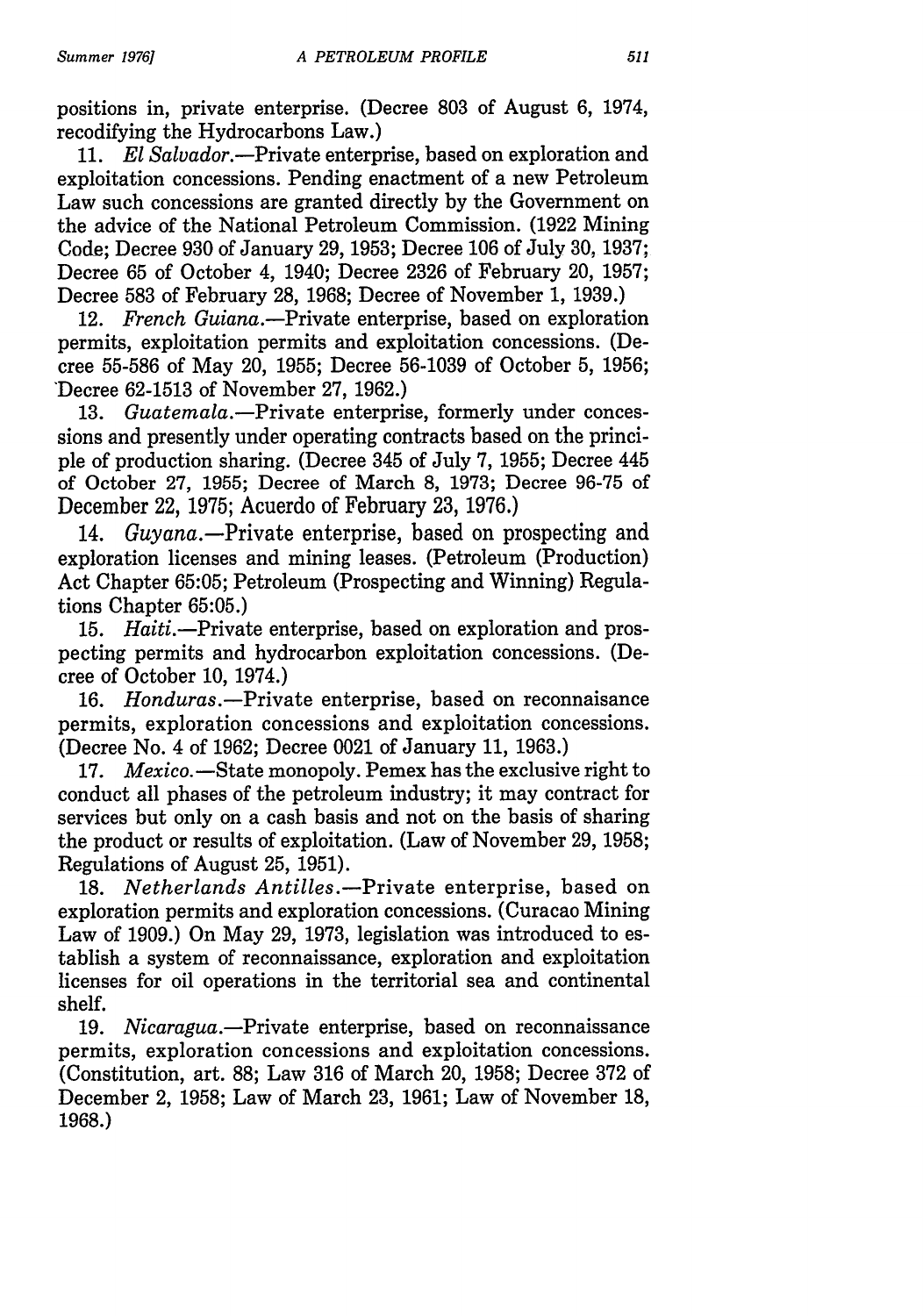20. Panama.—Mixed. Private enterprise may obtain prospecting permits and exploration and exploitation concessions. The state may also conduct exploration and exploitation operations, either directly through state entities or indirectly through contractors. State entities have priority over private enterprise in obtaining concessions. (Decree-Law 23 of August 22, 1963, as amended by Law No. 89 of October 4, 1973.)

21. *Paraguay.-Private* enterprise, based on reconnaissance permits and exploration and exploitation concessions. (Law 675 of September 9, 1960, as amended by Decree 19604 of June 30, 1966, and Law 1078 dated August 30, 1965.)

22. *Peru.-Mixed.* Petroperd has a monopoly over exploration and other oil operations but is authorized to contract with private enterprise for exploration, exploitation and processing services on the basis of operating contracts based on the principle of production sharing. (Law 11780 of March 12, 1952; Complementary Regulations of Supreme Decree 1 of October 6, 1952, as amended by Decree-Law 17440 of February 18, 1969; Decree-Law 18883 of June 15, 1971; Decree-Law 18951 of September 7, 1971; Decree-Law 18939 of August 24, 1971; Decree-Law 19345 of April 4, 1972. See also, *Oil and Gas Journal Newsletter,* November 17, 1975.)

23. Surinam.—Private enterprise, based on exploration permits and production concessions granted by the state. (Ordinance of May 30, 1932, as restated with amendments in Resolution of January 10, 1953.)

24. *Trinidad and Tobago.-Mixed.* Exploration and production licenses and production sharing contracts are granted to private enterprise under the Petroleum Act 46 of 1969 (December 30, 1969), amended by Act 38 of 1974 (assented January 10, 1975) and the Petroleum Regulations 1970 (January 16, 1970). The government participates directly in the oil operations of certain private companies.

25. *Uruguay.-Mixed.* ANCAP has a monopoly over exploration and other oil operations but is authorized to contract with private enterprise on a production sharing basis. (Law 14181 of March 29, 1974; Decree 366/974 of May 9, 1974.)

26. *Venezuela.-State* monopoly. (Law 1,769 of August 29, 1975.)

### PRINCIPAL STATE ENTERPRISES

1. Argentina.-Yacimientos Petroliferos Fiscales (Y.P.F.), presently constituted under Decree **1367/63** of December 12, **1963,** as amended **by** Decree **115/66** of July **13, 1966,** conducts state oil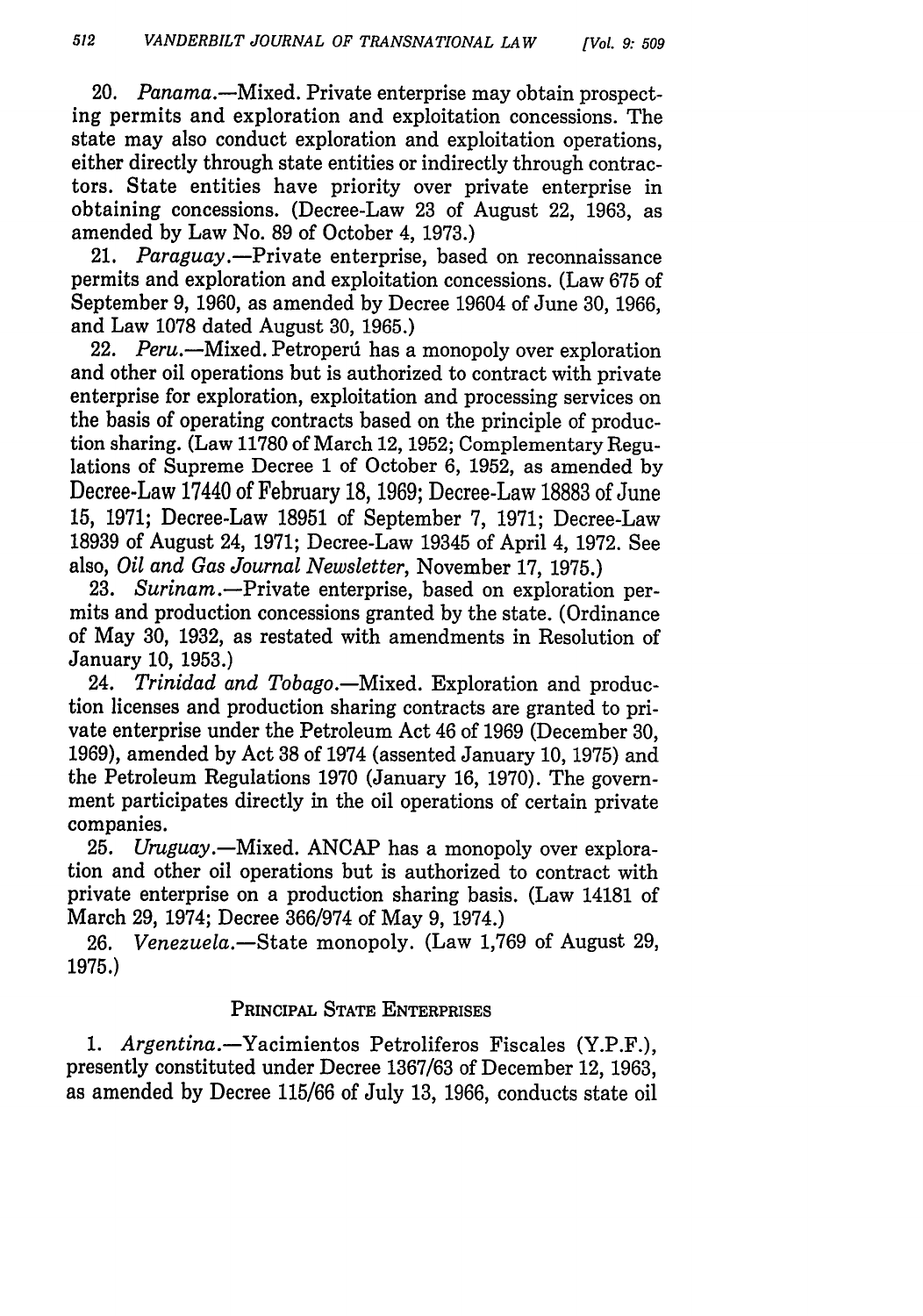exploration and production operations.

Gas del Estado, E.N.D.E. (presently constituted under Decree 2420/57 of March 8, 1957, as amended by Decree 10120/57 of August 28, 1957, Decree 1800/58 of June 27, 1958, Decree 6056/68 of September 27, 1968, and Decree 6353/69 of October 8, 1969) is authorized to conduct gas production operations but in practice limits its operations to the purchase, treatment, transportation, and resale of gas produced by Y.P.F.

2. *Belize.-None.*

3. Bolivia.-Yacimientos Petroliferos Fiscales Bolivianos (Y.P.F.B.), presently constituted under Decree-Law of December 21, 1936; governing by-laws approved by Supreme Resolution 77781 of July 24, 1958.

4. Brazil.—The state oil monopoly is held by the federal government through the National Petroleum Council (formed under Decree-Law 538 of July 1938; presently constituted under Decree 70750 of June 23, 1972; regulated under Ordinance 294 of March 13, 1974) as the governing and controlling body and Petroleo Brasileiro S.A. (Petrobrás) (presently constituted by Law 2004 of October 3, 1953, as amended by Law 3257 of September 2, 1957, and Decree-Law 1288 of November 1, 1973) and its subsidiaries (Petrobrás Distribuidora 1.A., Petrobrás Química S.A. (Petroquisa), and Petrobrás Internacional (Braspetro), formed under Section 4 of Law 2004) as operating companies. See also Decree-Law 395 of April 29, 1938, Decree 40845 of January 28, 1957, and Law 3782 of July 22, 1960.

5. *Chile.-Empresa* Nacional del Petroleo (ENAP), presently constituted under Law 9618 of June 19, 1950.

6. *Colombia.-Empresa* Colombiana de Petroleos (Ecopetrol), presently constituted under Decree 62 of 1970.

7. *Costa Rica.-None.*

8. *Cuba.-Cuban* Institute of Mineral Resources (I.C.R.M.), presently constituted under Law 635 of November 23, 1959, and Law 866 of August 7, 1960; and see Law 867 of September 1960.

9. *Dominican Republic.*—None.

10. Ecuador.-Corporacion Estatal Petrolera Ecuatoriana (CEPE), presently constituted under Decree 926-A of September 18, 1974, recodifying the organic law of CEPE.

- 11. *El Salvador.*—None.
- 12. *French Guiana.-None.*
- 13. *Guatemala.-None.*
- 14. Guyana.-None.
- 15. *Haiti.-None.*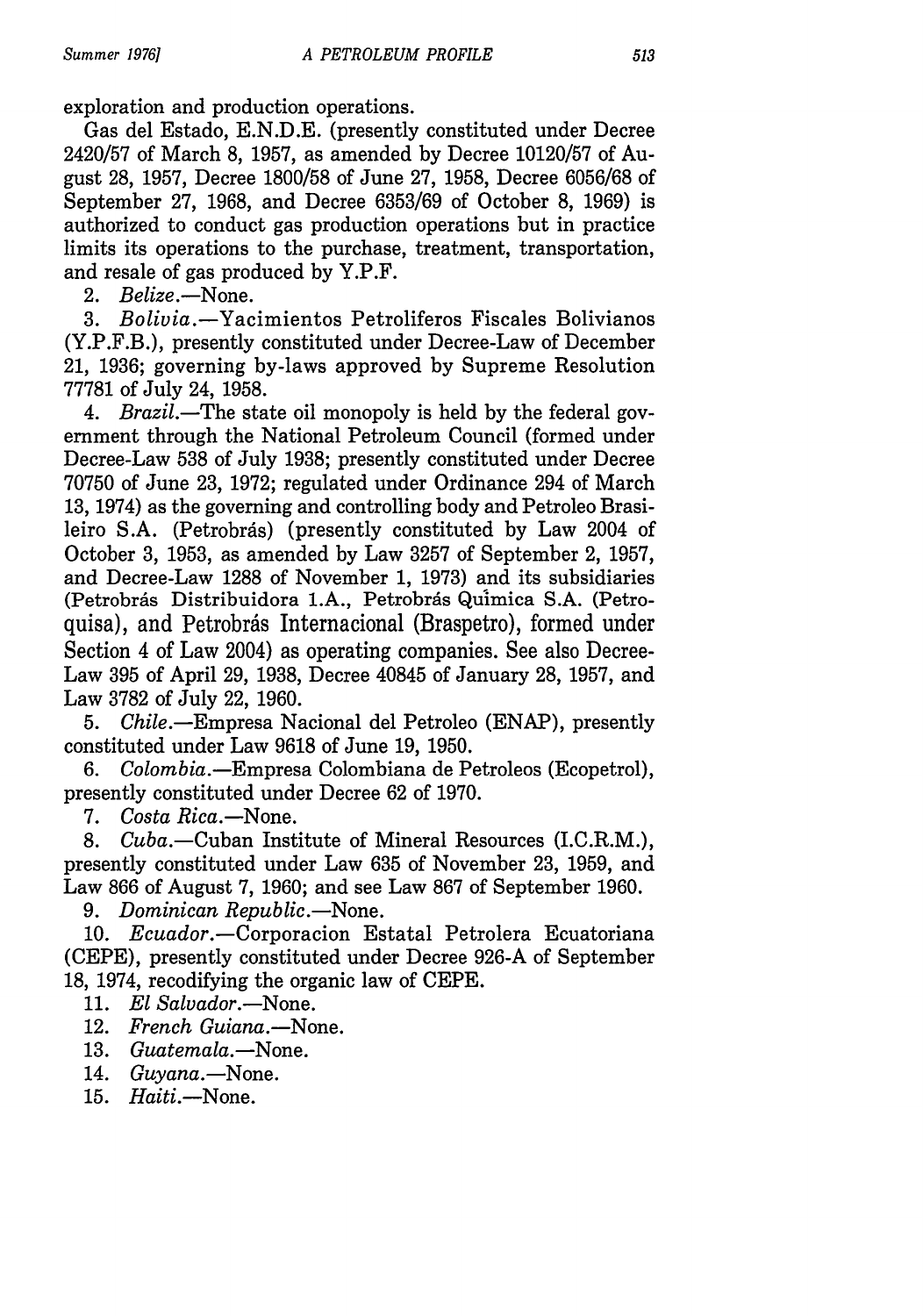16. *Honduras.*-None.

17. *Mexico.* - Petroleos Mexicanos (Pemex), presently constituted under Law of February 6, 1971, and Regulations of August 10, 1972.

18. *Netherlands Antilles.-The* Netherlands Antilles has no state oil enterprise but the Island Territory of Aruba has formed a government-owned corporation, Arubaanse Industrie en Mijnbouw Maatschappij (Aurminco), for the purpose of obtaining licenses on the Aruba Continental Shelf when they become available under the proposed legislation.

19. *Nicaragua.*-None.

- 20. *Panama.-None.*
- 21. *Paraguay.*—None.

22. Peru.--Petroleos del Peru (Petroperu), presently constituted under Decree-Law 17753 of July 24, 1969, and regulated by Decree-Law 20036 of May 29, 1973.

- 23. Surinam.-None.
- 24. *Trinidad and Tobago.-None.*

25. Uruguay. - Administracion Nacional de Combustibles, Alcohol y Portland (ANCAP), presently constituted under Law 8764 of October 14, 1931.

26. *Venezuela.-Petroleos* de Venezuela S.A. (Petroven) and its subsidiaries including Corporacion Venezolana del Petroleo (CVP).